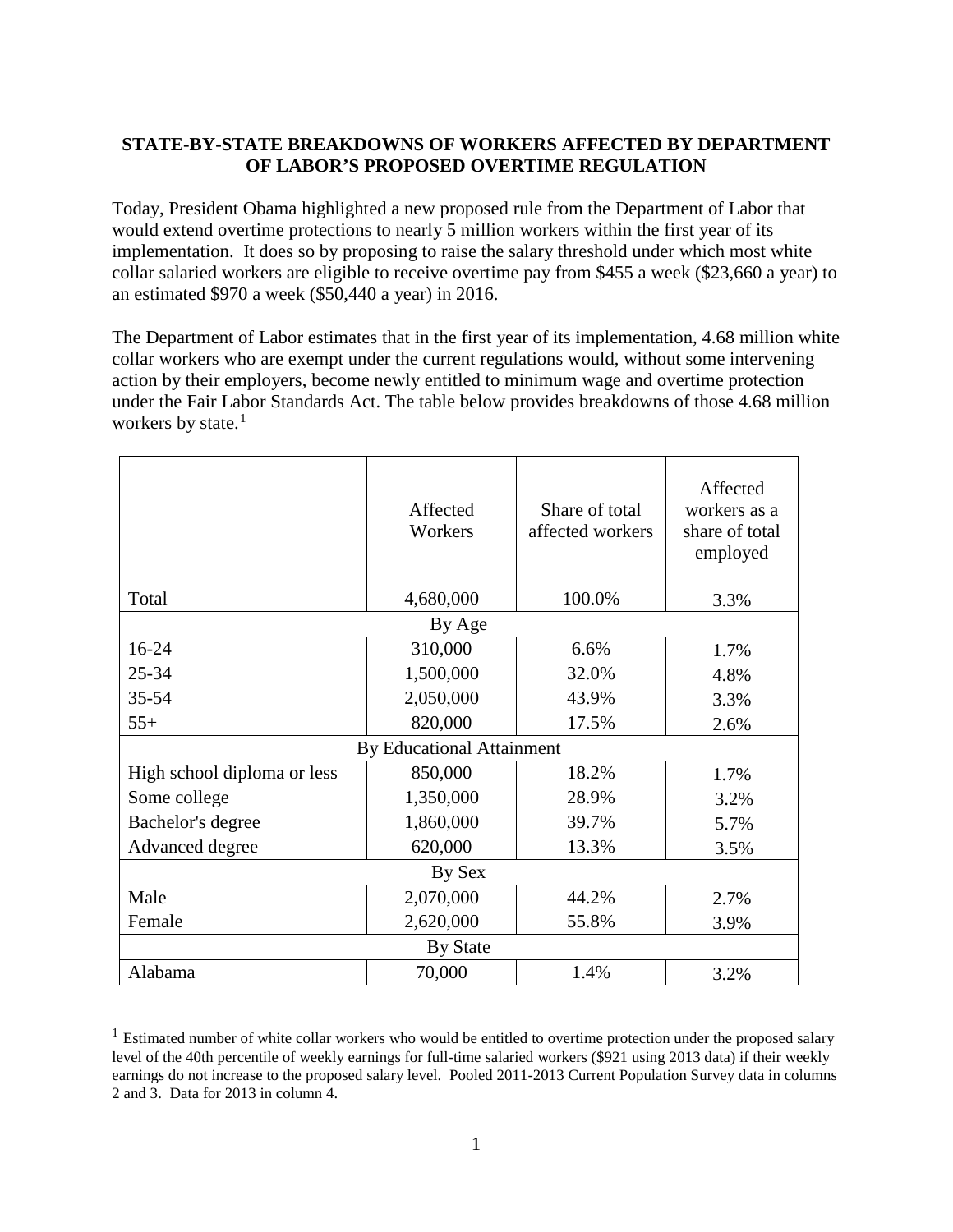| Alaska               | 10,000  | 0.2% | 2.5% |
|----------------------|---------|------|------|
| Arizona              | 100,000 | 2.2% | 3.7% |
| <b>Arkansas</b>      | 50,000  | 1.0% | 4.0% |
| California           | 420,000 | 8.9% | 2.5% |
| Colorado             | 80,000  | 1.7% | 3.2% |
| Connecticut          | 40,000  | 0.9% | 2.5% |
| Delaware             | 20,000  | 0.3% | 3.6% |
| District of Columbia | 10,000  | 0.3% | 3.7% |
| Florida              | 370,000 | 8.0% | 4.2% |
| Georgia              | 160,000 | 3.4% | 3.7% |
| Hawaii               | 20,000  | 0.3% | 2.5% |
| Idaho                | 20,000  | 0.4% | 2.8% |
| <b>Illinois</b>      | 200,000 | 4.4% | 3.4% |
| Indiana              | 100,000 | 2.2% | 3.4% |
| Iowa                 | 50,000  | 1.1% | 3.3% |
| Kansas               | 40,000  | 0.9% | 2.9% |
| Kentucky             | 70,000  | 1.4% | 3.4% |
| Louisiana            | 70,000  | 1.5% | 3.5% |
| Maine                | 20,000  | 0.4% | 3.1% |
| Maryland             | 100,000 | 2.0% | 3.3% |
| Massachusetts        | 110,000 | 2.3% | 3.3% |
| Michigan             | 100,000 | 2.1% | 2.3% |
| Minnesota            | 90,000  | 2.0% | 3.2% |
| Mississippi          | 40,000  | 0.9% | 3.7% |
| Missouri             | 110,000 | 2.3% | 3.8% |
| Montana              | 10,000  | 0.3% | 2.4% |
| Nebraska             | 30,000  | 0.7% | 3.4% |
| Nevada               | 40,000  | 0.8% | 2.9% |
| New Hampshire        | 20,000  | 0.5% | 3.5% |
| New Jersey           | 130,000 | 2.9% | 3.2% |
| New Mexico           | 20,000  | 0.4% | 2.2% |
| New York             | 290,000 | 6.2% | 3.3% |
| North Carolina       | 160,000 | 3.5% | 3.8% |
| North Dakota         | 10,000  | 0.3% | 3.5% |
| Ohio                 | 160,000 | 3.3% | 2.9% |
| Oklahoma             | 70,000  | 1.6% | 4.4% |
| Oregon               | 50,000  | 1.2% | 3.1% |
| Pennsylvania         | 200,000 | 4.2% | 3.3% |
| Rhode Island         | 10,000  | 0.3% | 2.9% |
| South Carolina       | 70,000  | 1.6% | 3.7% |
| South Dakota         | 10,000  | 0.2% | 2.7% |